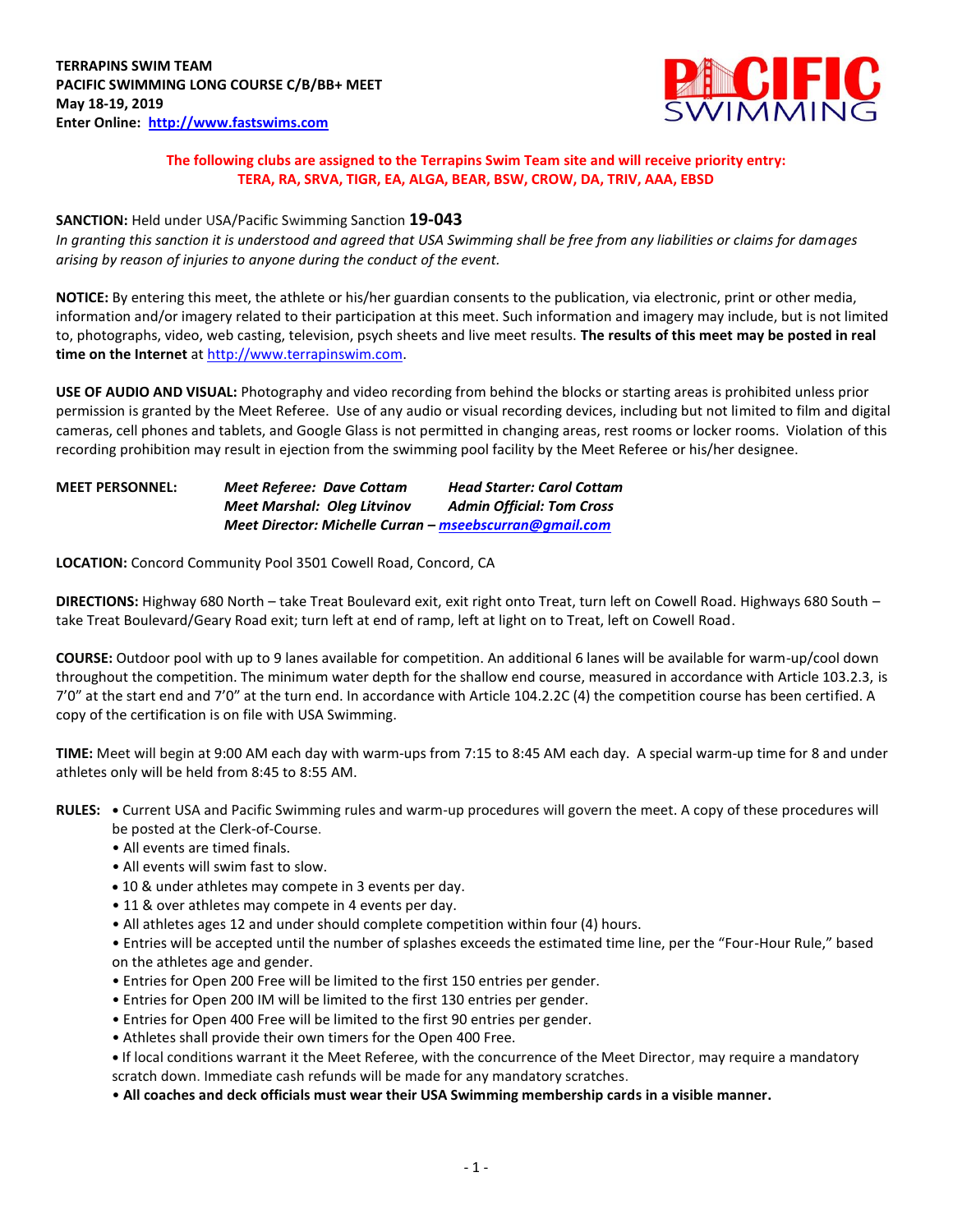**UNACCOMPANIED ATHLETES:** Any USA-S athlete-member competing at the meet must be accompanied by a USA Swimming member-coach for the purposes of athlete supervision during warm-up, competition and warm-down. If a coach-member of the athlete's USA-S Club does not attend the meet to serve in said supervisory capacity, it is the responsibility of the athlete or the athlete's legal guardian to arrange for supervision by a USA-S member-coach. The Meet Director or Meet Referee may assist the athlete in making arrangements for such supervision; however, it is recommended that such arrangements be made in advance of the meet by the athlete's USA-S Club Member-Coach.

**RACING STARTS:** Athletes must be certified by a USA-S member-coach as being proficient in performing a racing start or must start the race in the water. It is the responsibility of the athlete or the athlete's legal guardian to ensure compliance with this requirement.

#### **RESTRICTIONS:**

- Smoking and the use of other tobacco products is prohibited on the pool deck, in the locker rooms, in spectator seating, on standing areas and in all areas used by athletes, during the meet and during warm-up periods.
- Sale and use of alcoholic beverages is prohibited in all areas of the meet venue.
- No glass containers are allowed in the meet venue.
- No propane heater is permitted except for snack bar/meet operations.
- All shelters must be properly secured.
- Deck changes are prohibited.

• Destructive devices, to include but not limited to, explosive devices and equipment, firearms (open or concealed), blades, knives, mace, stun guns and blunt objects are strictly prohibited in the swimming facility and its surrounding areas. If observed, the Meet Referee or his/her designee may ask that these devices be stored safely away from the public or removed from the facility. Noncompliance may result in the reporting to law enforcement authorities and ejection from the facility. Law enforcement officers (LEO) are exempt per applicable laws.

 Operation of a drone, or any other flying apparatus, is prohibited over the venue (pools, athlete/coach areas, spectator areas and open ceiling locker rooms) any time athletes, coaches, officials and/or spectators are present.

- Coaches, parents and siblings may not use the pool.
- No athlete canopy set up on the pool deck.
- No athlete set up prior to 7:00 am. All athlete canopies MUST be on the grass area only.
- Limited canopies for coaches will be set up. Coaches are allowed to set up COACH ONLY canopies on Friday night between 5:00 - 7:00 pm.

#### **ELIGIBILITY:**

• Athletes must be current members of USA-S and enter their name and registration number on the meet entry card as they are shown on their Registration Card. If this is not done, it may be difficult to match the athlete with the registration and times database. The meet host will check all athlete registrations against the SWIMS database and if not found to be registered, the Meet Director shall accept the registration at the meet (a \$10 surcharge will be added to the regular registration fee). Duplicate registrations will be refunded by mail.

• Athletes in the "BB" Division must have met at least USA Swimming Motivational "BB" minimum time standard. Athletes in the "B" Division must have met at least the listed "B" minimum time standard. All entry times slower than the listed "B" time standard will be in the "C" Division.

#### • Entries with **"NO TIME" will be REJECTED**.

• Entry times submitted for this meet may be checked against a computer database and may be changed in accordance with Pacific Swimming Entry Time Verification Procedures.

• Disabled athletes are welcome to attend this meet and should contact the Meet Director or Meet Referee regarding any special accommodations on entry times and seeding per Pacific Swimming policy.

• Athletes 19 years of age and over may compete in the meet for time only, no awards. Such athletes must have met standards for the 17-18 age group.

• The athlete's age will be the age of the athlete on the first day of the meet.

**ENTRY PRIORITY:** Meet entries will not be accepted any earlier than *April 13, 2019*. Entries from members of assigned year-round Zone 2 clubs postmarked or entered online by 11:59 PM. on *April 20, 2019* will be given 1st priority acceptance. Entries from members of all Zone 2 clubs (year-round and seasonal) postmarked or entered online between 12:00 AM on *April 21, 2019* and 11:59 PM on *April 27, 2019* will be given 2nd priority acceptance. All entries from Zone 2, all other Pacific LSC Zones and other LSC's, either postmarked, entered online, or hand delivered by the entry deadline will be considered in the order that they were received.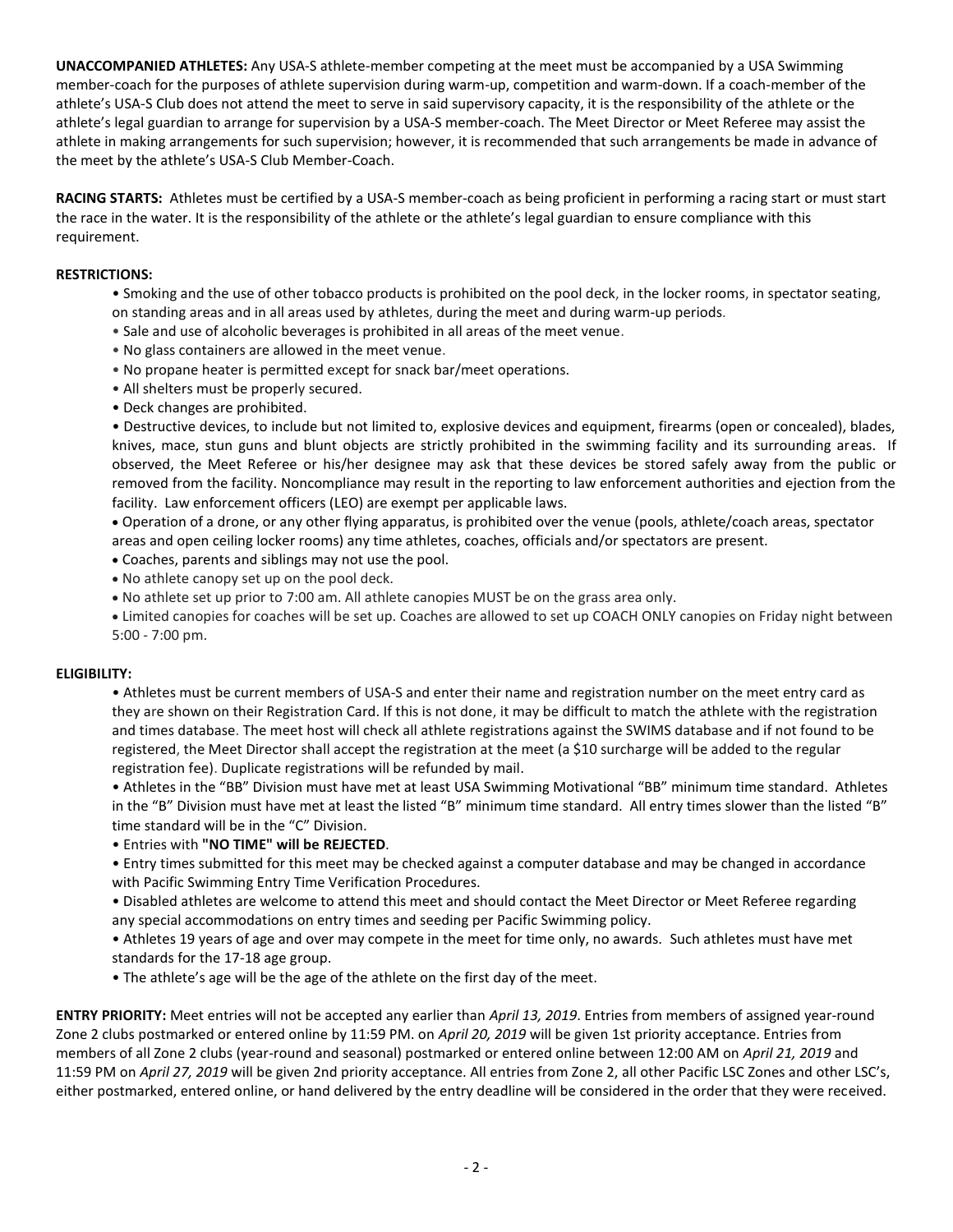**ENTRY FEES:** \$4.00 per event plus a \$10.00 participation fee per athlete. Entries will be rejected if payment is not sent at time of request. **No refunds will be made, except mandatory scratch downs.**

**ONLINE ENTRIES:** You may enter this meet online or by U.S. mail. To enter on-line go to [http://www.fastswims.com](http://www.fastswims.com/) to receive an immediate entry confirmation. This method requires payment by credit card. FastSwims charges a processing fee for this service, 6.5% of the total Entry Fees plus \$0.75 per transaction, regardless of number of athletes. Please note that the processing fee is a separate fee from the Entry Fees. If you do not wish to pay the processing fee, enter the meet using a mail entry. Entering online is a convenience, is completely voluntary, and is in no way required or expected of an athlete by Pacific Swimming. Online entries will be accepted through **Wednesday, May 8, 2019** or until the meet has reached capacity, whichever comes first. **LATE ENTRIES WILL NOT BE ACCEPTED. NO REFUNDS.**

**MAILED OR HAND DELIVERED ENTRIES**: Entries must be on the attached consolidated entry form. Forms must be filled out completely and printed clearly with athlete's best time. Entries must be postmarked by midnight, Monday, May 6, 2019 or hand delivered by 6:30 p.m. on Wednesday, May 8, 2019. No late entries will be accepted. Requests for confirmation of receipt of entries should include a self-addressed envelope.

**Make check payable to**: Terrapins Swim Team **Mail entries to**: Terrapins Swim Team P.O. Box 21127, Concord, CA 94521 **Hand deliver entries to**: Terrapins Coaching Staff between 4-7 pm at 3501 Cowell Road, Concord, CA 94518

**CHECK-IN:** The meet will be deck seeded. Athletes must check-in at the Clerk-of-Course. No event shall be closed more than 30 minutes before the scheduled start of the session. Close of check-in for all individual events shall be no more than 60 minutes before the estimated time of the start of the first heat of the event. Athletes who do not check in will not be seeded and will not be allowed to compete in that event.

**SCRATCHES:** Any athletes not reporting for or competing in an individual timed final event that they have checked in for shall not be penalized.

**AWARDS:** First through eighth places in each division (C, B & BB+) will be awarded for the 9-10, 11-12, 13-14 age groups. First through eighth place in each division (PC-C, PC-B, and PC-A) will be awarded for the 8 & Under age group. All athletes achieving an A time for the first time will be awarded a standard A medal, regardless of place achieved in the event. The Open 400 Free, Open 200 Free, and Open 200 IM will not be awarded. No awards will be given for athletes 15 years of age and older. Note: Individual awards must be picked up at the meet. We will not mail or distribute awards after the meet.

**ADMISSION:** Free psych sheet posted on TERA website 2 days prior to the meet. Limited programs for sale for a reasonable fee at the meet.

**SNACK BAR & HOSPITALITY:** A snack bar will be available throughout the competition. Coaches and working deck officials will be provided lunch. Hospitality will serve refreshments to timers and volunteers.

**MISCELLANEOUS:** No overnight parking is allowed. Facilities will not be provided after meet hours. **Facility will open at 7 am on Saturday and Sunday.**

**MINIMUM OFFICIALS:** The Meet Referee shall conduct an inventory of Officials and shall compare the number of athletes entered against the number of Officials that worked representing each team per day of the meet. Those clubs who have not provided sufficient Officials in a day of the meet, in accordance with the table below, will be fined \$100 per missing Official per day.

| Club athlete entered in session | <b>Trained and carded officials requested</b> |
|---------------------------------|-----------------------------------------------|
| $1 - 10$                        |                                               |
| $11 - 25$                       |                                               |
| 26-50                           |                                               |
| 51-75                           |                                               |
| 76-100                          |                                               |
| Every 20 Athletes over 100      |                                               |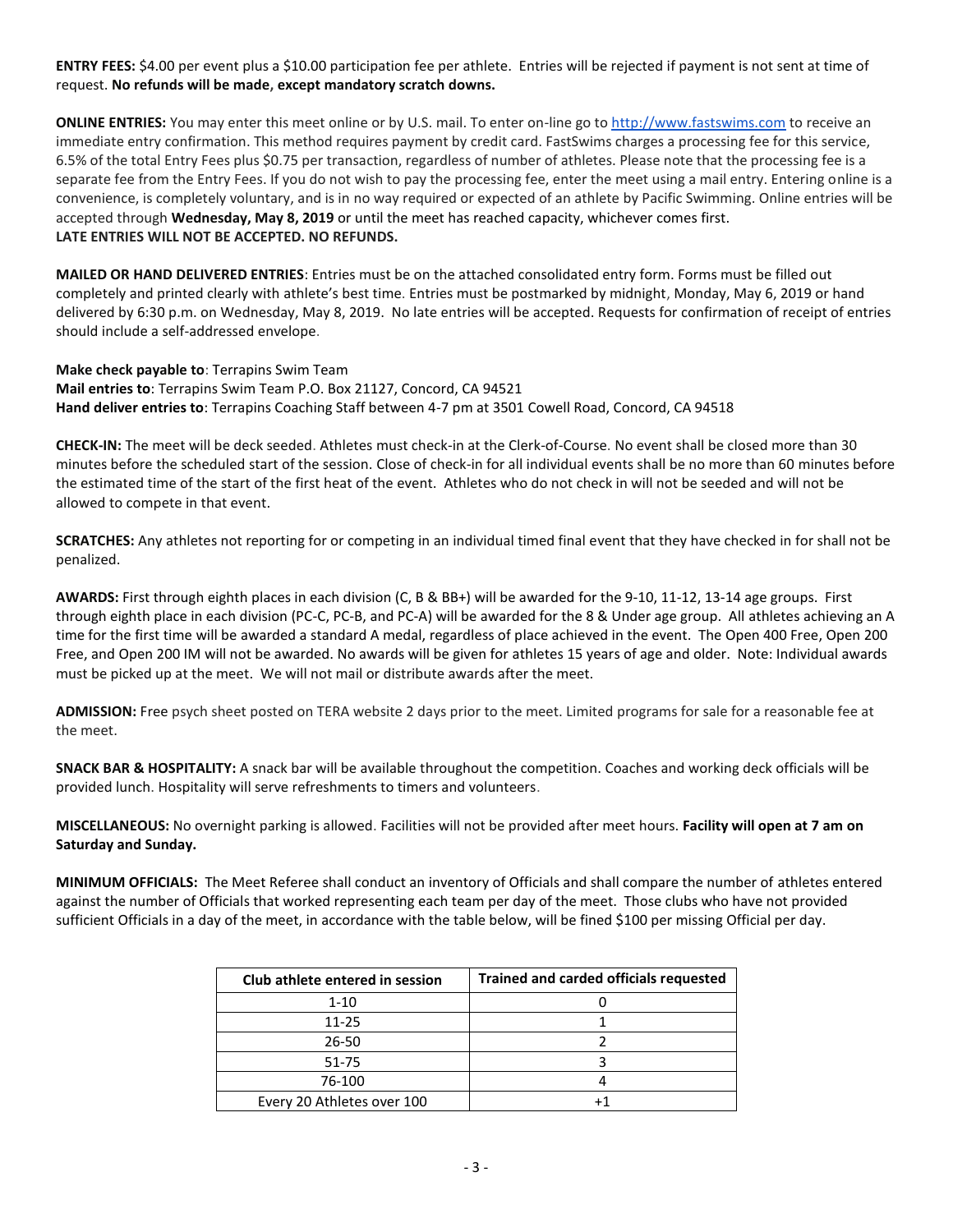#### **EVENT SUMMARY**

|               | <b>SATURDAY</b>       |            | <b>SUNDAY</b>        |                |                |  |  |
|---------------|-----------------------|------------|----------------------|----------------|----------------|--|--|
| 10 & under    | $11 - 12$             | 13-18      | 10 & under           | $11 - 12$      | 13-18          |  |  |
| Open 200 Free |                       |            | Open 200 IM          |                |                |  |  |
| 100 Breast    | 100 Back              | 100 Back   | 50 Back<br>50 Breast |                | 100 Breast     |  |  |
| <b>50 Fly</b> | <b>100 Fly</b>        | 100 Fly    | 100 Free             | 100 Free       | 100 Free       |  |  |
| 50 Free       | 50 Free               | 50 Free    | 100 Back             | 200 Back       | 200 Back       |  |  |
|               | 100 Breast            | 200 Breast |                      | <b>200 Fly</b> | <b>200 Fly</b> |  |  |
|               | Open 400 Free (Girls) |            | Open 400 Free (Boys) |                |                |  |  |

Athletes shall provide their **own timers** for the Open 400 Free

# **EVENTS**

|                               | Saturday, May 18th    |               |               | Sunday, May 19th     |               |  |
|-------------------------------|-----------------------|---------------|---------------|----------------------|---------------|--|
| <b>EVENT#</b><br><b>EVENT</b> |                       | <b>EVENT#</b> | <b>EVENT#</b> | <b>EVENT</b>         | <b>EVENT#</b> |  |
| 1                             | OPEN 200 Free         | 2             | 27            | <b>OPEN 200 IM</b>   | 28            |  |
| 3                             | 13&Up 100 Back        | 4             | 29            | 13&up 100 Breast     | 30            |  |
| 5                             | 11-12 100 Back        | 6             | 31            | 11-12 50 Back        | 32            |  |
| $\overline{7}$                | 10&under 100 Breast   | 8             | 33            | 10&under 50 Breast   | 34            |  |
| 9                             | 13&Up 100 Fly         | 10            | 35            | 13&up 100 Free       | 36            |  |
| 11                            | 11-12 100 Fly         | 12            | 37            | 11-12 100 Free       | 38            |  |
| 13                            | 10&under 50 Fly       | 14            | 39            | 10&Under 100 Free    | 40            |  |
| 15                            | 13&Up 50 Free         | 16            | 41            | 13&Up 200 Back       | 42            |  |
| 17                            | 11-12 50 Free         | 18            | 43            | 11-12 200 Back       | 44            |  |
| 19                            | 10&under 50 Free      | 20            | 45            | 10&under 100 Back    | 46            |  |
| 21                            | 13&Up 200 Breast      | 22            | 47            | 13&Up 200 Fly        | 48            |  |
| 23                            | 11-12 100 Breast      | 24            | 49            | 11-12 200 Fly        | 50            |  |
| 25                            | OPEN 400 Free (Girls) |               |               | OPEN 400 Free (Boys) | 52            |  |

|                | Saturday, May 18th    |               |                               | Sunday, May 19th     |               |  |  |  |
|----------------|-----------------------|---------------|-------------------------------|----------------------|---------------|--|--|--|
| NT#            | <b>EVENT</b>          | <b>EVENT#</b> | <b>EVENT#</b><br><b>EVENT</b> |                      | <b>EVENT#</b> |  |  |  |
| 1              | OPEN 200 Free         | 2             | 27                            | <b>OPEN 200 IM</b>   | 28            |  |  |  |
| 3              | 13&Up 100 Back        | 4             | 29                            | 13&up 100 Breast     | 30            |  |  |  |
| 5              | 11-12 100 Back        | 6             | 31                            | 11-12 50 Back        | 32            |  |  |  |
| 7              | 10&under 100 Breast   | 8             | 33                            | 10&under 50 Breast   | 34            |  |  |  |
| 9              | 13&Up 100 Fly         | 10            | 35                            | 13&up 100 Free       | 36            |  |  |  |
| $\overline{1}$ | 11-12 100 Fly         | 12            | 37                            | 11-12 100 Free       | 38            |  |  |  |
| L3             | 10&under 50 Fly       | 14            | 39                            | 10&Under 100 Free    | 40            |  |  |  |
| L5             | 13&Up 50 Free         | 16            | 41                            | 13&Up 200 Back       | 42            |  |  |  |
| L7             | 11-12 50 Free         | 18            | 43                            | 11-12 200 Back       | 44            |  |  |  |
| L9             | 10&under 50 Free      | 20            | 45                            | 10&under 100 Back    | 46            |  |  |  |
| $^{21}$        | 13&Up 200 Breast      | 22            | 47                            | 13&Up 200 Fly        | 48            |  |  |  |
| 23.            | 11-12 100 Breast      | 24            | 49                            | 11-12 200 Fly        | 50            |  |  |  |
| 25             | OPEN 400 Free (Girls) |               |                               | OPEN 400 Free (Boys) | 52            |  |  |  |

Use the following URL to find the time standards: <http://www.pacswim.org/swim-meet-times/standards>